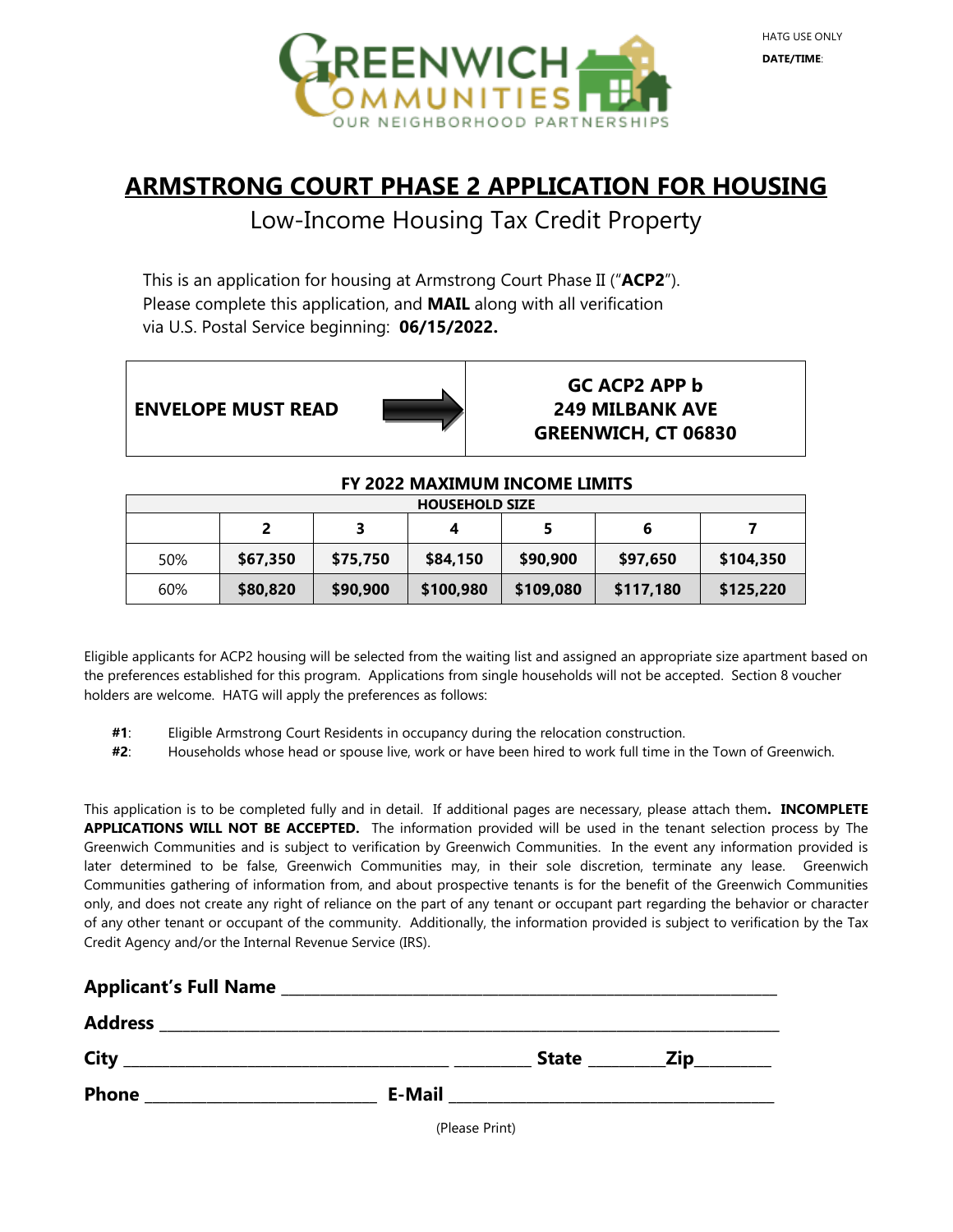

## **LIST OF REQUIRED VERIFICATION FOR EACH PERSON ON APPLICATION**

## **Applicant's Full Name \_\_\_\_\_\_\_\_\_\_\_\_\_\_\_\_\_\_\_\_\_\_\_\_\_\_\_\_\_\_\_\_\_\_\_\_\_\_\_\_\_\_\_\_\_\_\_\_\_\_\_\_\_\_\_\_\_\_\_\_\_\_\_\_**

| <b>ARMSTRONG COURT PHASE II</b>                    | <b>HEAD</b> | 2 | 3 | 4 | #5 |
|----------------------------------------------------|-------------|---|---|---|----|
| <b>1. BIRTH CERTIFICATE OR VALID PASSPORT</b>      |             |   |   |   |    |
| <b>2. SOCIAL SECURITY CARD</b>                     |             |   |   |   |    |
| <b>3. 6 MOST RECENT PAYSTUBS</b>                   |             |   |   |   |    |
| 4. 2021 W2 AND 1099 FORMS                          |             |   |   |   |    |
| <b>5. SELF EMPLOYMENT:</b>                         |             |   |   |   |    |
| 2021 TAX RETURN INCLUDING ALL APPLICABLE SCHEDULES |             |   |   |   |    |
| <b>6. RECENT STATEMENT FROM SOCIAL SECURITY,</b>   |             |   |   |   |    |
| <b>WELFARE OR PENSION</b>                          |             |   |   |   |    |
| <b>7. CHILD SUPPORT INCOME VERIFICATION</b>        |             |   |   |   |    |
| 8. SIX (6) MONTHS OF CHECKING ACCOUNT STATEMENTS   |             |   |   |   |    |
| (ALL PAGES, EVEN IF BLANK)                         |             |   |   |   |    |
| 9. ONE (1) RECENT STATEMENT FROM ANY OTHER ASSET   |             |   |   |   |    |
| ACCOUNT (SAVINGS/INVESTMENT/RETIREMENT)            |             |   |   |   |    |
| 10. PROOF OF FULL-TIME ENROLLMENT HIGH SCHOOL /    |             |   |   |   |    |
| <b>COLLEGE / UNIVERSITY / TRADE SCHOOL</b>         |             |   |   |   |    |

#### **MAIL APPLICATION AND VERIFICATION TO**

## **GC ACP2 APP b 249 MILBANK AVE GREENWICH, CT 06830**

**APPLICATION RECEIPT RCVD DATE \_\_\_\_\_\_\_\_\_\_\_\_\_\_\_\_\_\_\_\_\_\_\_**

| <b>ACCEPTED</b>                                       |
|-------------------------------------------------------|
| <b>INCOMPLETE / ILLEGIBLE</b>                         |
| SUBMISSION NOT MAILED. WAS DROPPED OFF - NOT ACCEPTED |
| <b>MISSING ITEMS - SEE ATTACHED</b>                   |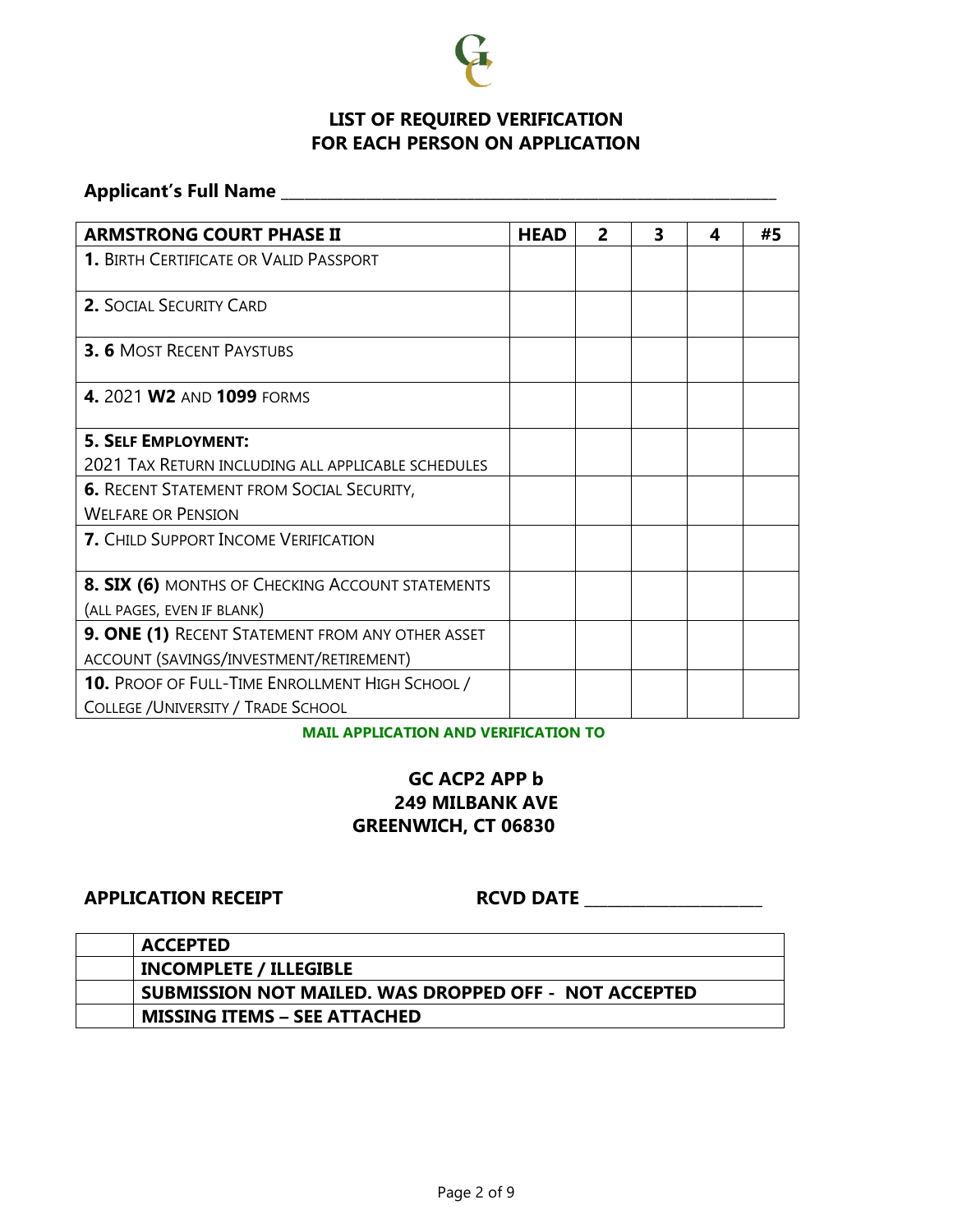

### **HOUSEHOLD COMPOSITION**

| <b>NAMES OF HOUSEHOLD MEMBERS</b><br>(FIRST, MIDDLE INITIAL, LAST)                                             | <b>RELATIONSHIP</b><br>TO HEAD OF<br><b>HOUSEHOLD</b> | <b>LAST 4 DIGITS</b><br><b>SOCIAL</b><br><b>SECURITY#</b> | <b>COUNTRY OF BIRTH</b> | <b>DATE OF</b><br><b>BIRTH</b> | <b>FULL-TIME</b><br><b>STUDENT</b><br>Y/N |  |  |
|----------------------------------------------------------------------------------------------------------------|-------------------------------------------------------|-----------------------------------------------------------|-------------------------|--------------------------------|-------------------------------------------|--|--|
|                                                                                                                | <b>SELF</b>                                           |                                                           |                         |                                |                                           |  |  |
|                                                                                                                |                                                       |                                                           |                         |                                |                                           |  |  |
|                                                                                                                |                                                       |                                                           |                         |                                |                                           |  |  |
|                                                                                                                |                                                       |                                                           |                         |                                |                                           |  |  |
|                                                                                                                |                                                       |                                                           |                         |                                |                                           |  |  |
|                                                                                                                |                                                       |                                                           |                         |                                |                                           |  |  |
| Yes: $\square$<br>Do you expect any additions to the household within the next twelve months?<br>No: $\square$ |                                                       |                                                           |                         |                                |                                           |  |  |

## **DISABILITY STATUS:** ANSWER ALL

| WOULD YOU OR ANYONE IN YOUR HOUSEHOLD BENEFIT FROM THE FEATURES OF A HANDICAP-ACCESSIBLE UNIT? |            |           |  |  |
|------------------------------------------------------------------------------------------------|------------|-----------|--|--|
| Would you like to be placed on a priority waiting list for a handicap-accessible unit?         | <b>YES</b> | <b>NO</b> |  |  |
| Do you require any accommodation for any disability?                                           | <b>YES</b> | <b>NO</b> |  |  |
| If you are disabled, do you require any modifications to the unit for any disability?          | <b>YES</b> | <b>NO</b> |  |  |
| Do you have any handicap assistance expenses you incur due to disability?                      | <b>YES</b> | <b>NO</b> |  |  |

## **CURRENT RESIDENCE**

| <b>ADDRESS</b>                     |              |                             |                    |                                            |                |                         |                  |
|------------------------------------|--------------|-----------------------------|--------------------|--------------------------------------------|----------------|-------------------------|------------------|
| Living Arrangement<br>(CIRCLE one) | Renting      | Part of Employment          | Living with Family | Sharing/Furnished Room<br>Own the Property |                |                         | Shelter/Homeless |
| <b>Total Rent</b>                  |              | If split,<br>amount YOU PAY |                    |                                            |                | Monthly Utility Expense | S                |
| Landlord Name                      |              |                             |                    | Landlord Phone                             |                |                         |                  |
| Landlord Address                   |              |                             |                    |                                            |                |                         |                  |
| Length of Tenancy                  | Move In Date |                             |                    |                                            | Lease End Date |                         |                  |

| <b>FORMER RESIDENCE</b>            |                               |                             |                    |                                            |               |                         |                  |
|------------------------------------|-------------------------------|-----------------------------|--------------------|--------------------------------------------|---------------|-------------------------|------------------|
| <b>ADDRESS</b>                     |                               |                             |                    |                                            |               |                         |                  |
| Living Arrangement<br>(CIRCLE one) | Renting<br>Part of Employment |                             | Living with Family | Sharing/Furnished Room<br>Own the Property |               |                         | Shelter/Homeless |
| <b>Total Rent</b>                  | \$                            | If split,<br>amount YOU PAY |                    | S                                          |               | Monthly Utility Expense | \$               |
| Landlord Name                      |                               |                             |                    | Landlord Phone                             |               |                         |                  |
| Landlord Address                   |                               |                             |                    |                                            |               |                         |                  |
| Length of Tenancy                  | Move In Date                  |                             |                    |                                            | Move Out Date |                         |                  |
| Reason for Moving                  |                               |                             |                    |                                            |               |                         |                  |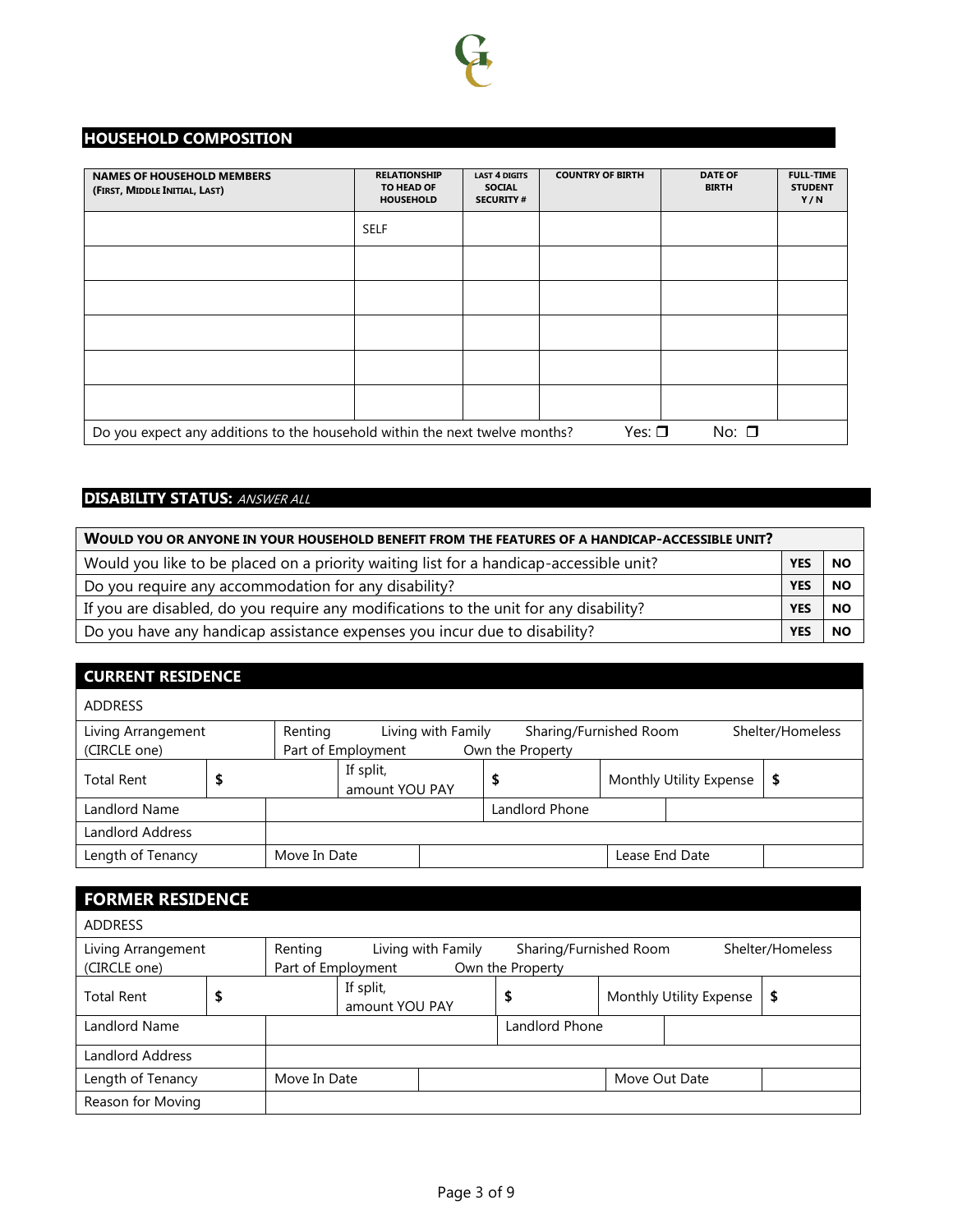

## **GENERAL INFORMATION: ANSWER ALL**

| HAVE YOU, YOUR SPOUSE, OR ANY OTHER PROPOSED OCCUPANT EVER:                                  |            |           |  |  |
|----------------------------------------------------------------------------------------------|------------|-----------|--|--|
| Filed for bankruptcy?                                                                        | <b>YES</b> | <b>NO</b> |  |  |
| Been evicted from any residence?                                                             | <b>YES</b> | <b>NO</b> |  |  |
| Willfully or intentionally refused to pay rent                                               | <b>YES</b> | <b>NO</b> |  |  |
| Been required to register as a sex offender?                                                 | <b>YES</b> | <b>NO</b> |  |  |
| While living in a subsidized community, has your tenancy or assistance terminated for fraud, | <b>YES</b> | <b>NO</b> |  |  |
| nonpayment of rent or failure to cooperate with the recertification procedures?              |            |           |  |  |
| Been arrested and charged with any misdemeanor or felony?                                    |            |           |  |  |
| If yes, please explain:                                                                      |            |           |  |  |
|                                                                                              |            |           |  |  |
| Been arrested for possession, sale or delivery of any illegal or controlled substance?       | <b>YES</b> | <b>NO</b> |  |  |
| If yes, explain:                                                                             |            |           |  |  |
| Do you have any pets?                                                                        | <b>YES</b> | <b>NO</b> |  |  |
| If yes, describe the species and include the breed and weight.                               |            |           |  |  |
| Do you own a waterbed? If yes, what size?                                                    | <b>YES</b> | <b>NO</b> |  |  |

|             | <b>MOTOR VEHICLES:</b> List any cars, trucks, or other vehicles owned by you or a household member |              |              |                                |                               |                        |  |  |
|-------------|----------------------------------------------------------------------------------------------------|--------------|--------------|--------------------------------|-------------------------------|------------------------|--|--|
| <b>YEAR</b> | <b>MAKE</b>                                                                                        | <b>MODEL</b> | <b>COLOR</b> | <b>LICENSE</b><br><b>PLATE</b> | <b>MONTHLY</b><br>$PAYMENT +$ | <b>LOAN PAYABLE TO</b> |  |  |
|             |                                                                                                    |              |              |                                |                               |                        |  |  |
|             |                                                                                                    |              |              |                                |                               |                        |  |  |
|             |                                                                                                    |              |              |                                |                               |                        |  |  |

you must mark "0"in this column if you do not make car payments.

|                                  | <b>CREDIT REFERENCES:</b><br>MUST LIST ONE CAR LOAN OR PERSONAL LOAN AND ONE BANK ACCOUNT REFERENCE |                            |                     |                          |  |  |  |  |
|----------------------------------|-----------------------------------------------------------------------------------------------------|----------------------------|---------------------|--------------------------|--|--|--|--|
| <b>TYPE OF</b><br><b>ACCOUNT</b> | <b>INSTITUTION NAME</b>                                                                             | <b>INSTITUTION ADDRESS</b> | <b>PHONE NUMBER</b> | <b>ACCOUNT NUMBER(S)</b> |  |  |  |  |
|                                  |                                                                                                     |                            |                     |                          |  |  |  |  |
|                                  |                                                                                                     |                            |                     |                          |  |  |  |  |
|                                  |                                                                                                     |                            |                     |                          |  |  |  |  |
|                                  |                                                                                                     |                            |                     |                          |  |  |  |  |

| <b>PERSONAL REFERENCE:</b> Provide two personal and one emergency contact. Do not duplicate. |                     |                |                  |  |  |
|----------------------------------------------------------------------------------------------|---------------------|----------------|------------------|--|--|
| <b>NAME</b>                                                                                  | <b>RELATIONSHIP</b> | <b>ADDRESS</b> | <b>TELEPHONE</b> |  |  |
|                                                                                              |                     |                |                  |  |  |
|                                                                                              |                     |                |                  |  |  |
|                                                                                              |                     |                |                  |  |  |
|                                                                                              |                     |                |                  |  |  |
| <b>EMERGENCY CONTACT:</b> - List a person not planning to occupy the premises.               |                     |                |                  |  |  |
|                                                                                              |                     |                |                  |  |  |
|                                                                                              |                     |                |                  |  |  |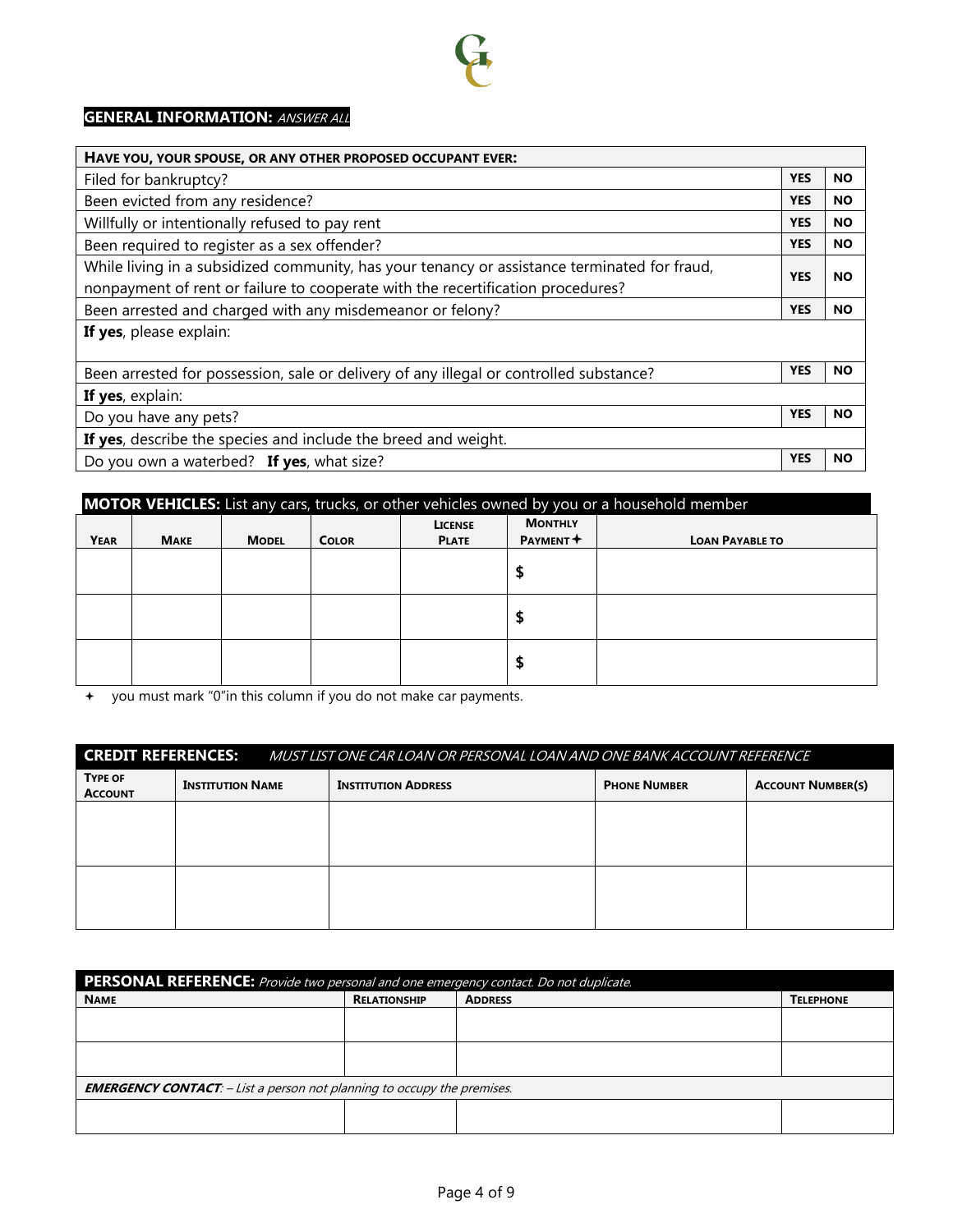

#### **NOTE:**

Tax Credit, Section 42 of the Internal Revenue Codes regulations require that all applicants/residents reveal all sources of income and assets. Applicants/residents for housing in this Tax Credit property must complete this disclosure form by filling in the requested information and certifying this form. Please provide the mailing address and phone number for each of these sources in the area provided. Should you need assistance completing this form, feel free to ask The Housing Authority for assistance.

To determine your eligibility to occupy a unit in this project, we need the current total amounts of all income sources earned by your household. You must list any income in which you and your household members receive**.** The form on the next page must be completed in its entirety. Leave no blanks.

#### **INCOME:** You must place a "0" in the Monthly Gross Amount column of each income source from which no income is received.

| <b>INCOME</b><br><b>SOURCES</b>                    | <b>WHO</b><br><b>RECEIVES</b><br><b>INCOME</b> | <b>MONTHLY</b><br><b>GROSS</b><br><b>AMOUNT</b><br>RECEIVED + | <b>PHONE NUMBER &amp; ADDRESS</b><br><b>TO SEND VERIFICATION FORM</b> |
|----------------------------------------------------|------------------------------------------------|---------------------------------------------------------------|-----------------------------------------------------------------------|
| Salary / Wages / Employment                        |                                                | \$                                                            |                                                                       |
| Salary / Wages / Employment                        |                                                | \$                                                            |                                                                       |
| Salary / Wages / Employment                        |                                                | \$                                                            |                                                                       |
| Tips / Bonuses                                     |                                                | \$                                                            |                                                                       |
| Self-Employment                                    |                                                | \$                                                            |                                                                       |
| Net Business Income / Farm Income                  |                                                | \$                                                            |                                                                       |
| Child Support                                      |                                                | \$                                                            |                                                                       |
| Alimony                                            |                                                | \$                                                            |                                                                       |
| Social Security Benefits / SSI / SSD               |                                                | \$                                                            |                                                                       |
| Social Security Benefits / SSI / SSD               |                                                | \$                                                            |                                                                       |
| Death Benefits                                     |                                                | \$                                                            |                                                                       |
| Pension / Retirement Funds                         |                                                | \$                                                            |                                                                       |
| Welfare / AFDC / TANF                              |                                                | \$                                                            |                                                                       |
| Unemployment                                       |                                                | \$                                                            |                                                                       |
| <b>Workers Compensation</b>                        |                                                | \$                                                            |                                                                       |
| VA or Military Payments / GI Bill                  |                                                | \$                                                            |                                                                       |
| Real Estate Rental Income                          |                                                | \$                                                            |                                                                       |
| Income from Sale of Real Estate                    |                                                | \$                                                            |                                                                       |
| Interest on Checking / Savings Account             |                                                | \$                                                            |                                                                       |
| Interest on Bonds/CD's                             |                                                | \$                                                            |                                                                       |
| Dividend Income B                                  |                                                | \$                                                            |                                                                       |
| Payments or withdrawals from an Asset <sup>o</sup> |                                                | \$                                                            |                                                                       |
| Recurring gifts/monetary or not                    |                                                | \$                                                            |                                                                       |
| Other                                              |                                                | \$                                                            |                                                                       |

Do you anticipate any changes in income during the next 12 months? Yes \_\_\_\_\_ No \_\_\_\_\_\_. If Yes, explain below: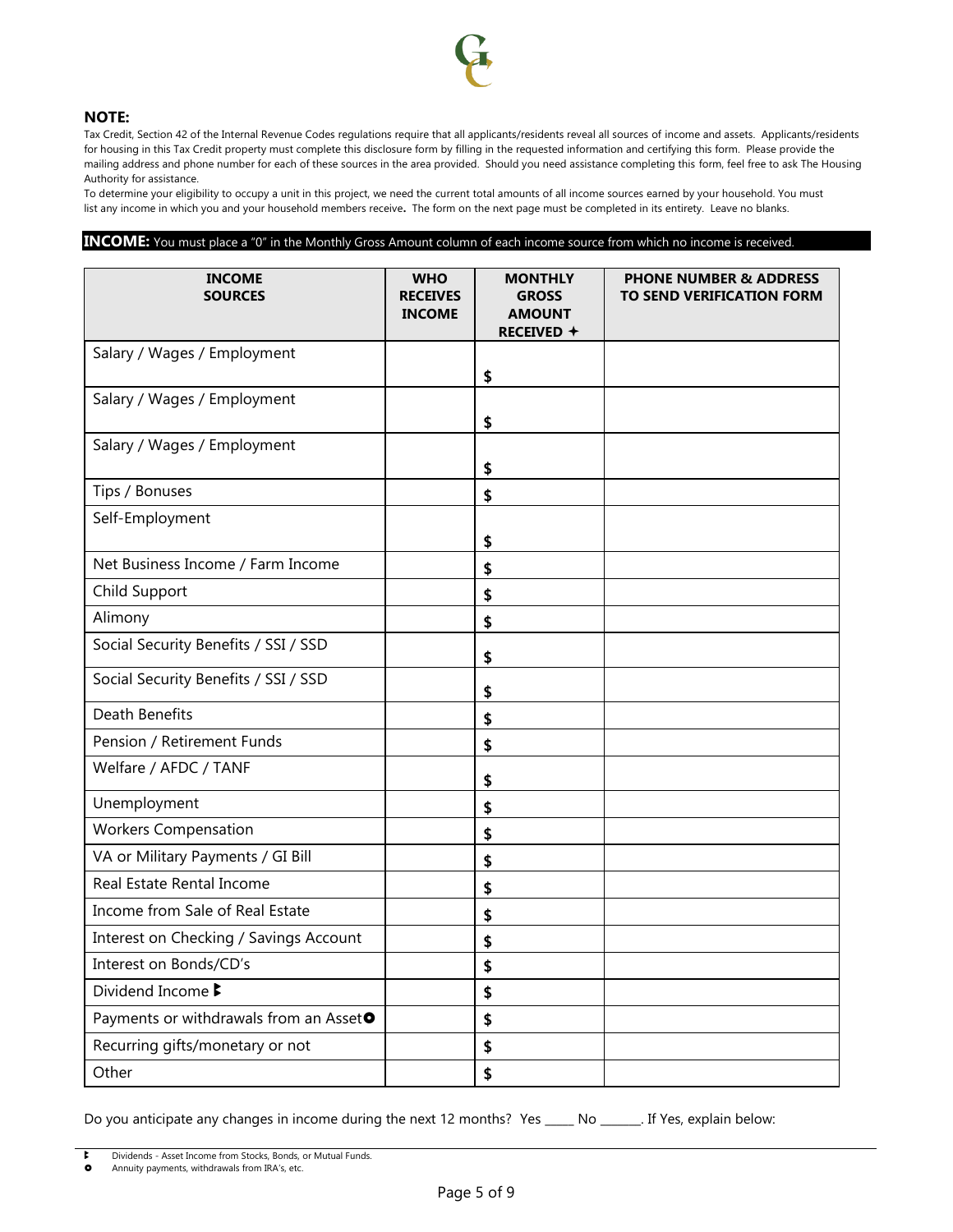

## **CHILD SUPPORT:**

| WE MUST COUNT COURT-ORDERED SUPPORT WHETHER OR NOT IT IS RECEIVED, UNLESS LEGAL ACTION HAS BEEN TAKEN TO REMEDY. WE MUST<br>ALSO COUNT SUPPORT THAT IS NOT COURT-ORDERED BUT RECEIVED DIRECTLY FROM PAYER. |            |           |  |
|------------------------------------------------------------------------------------------------------------------------------------------------------------------------------------------------------------|------------|-----------|--|
| Are you or any member of your household legally entitled to receive child support payments?                                                                                                                | <b>YES</b> | <b>NO</b> |  |
| If yes, are you currently receiving any child support payments?                                                                                                                                            |            | <b>NO</b> |  |
| If yes, are your child support payments court ordered?                                                                                                                                                     |            | <b>NO</b> |  |
| If money is not actually received, are you taking legal action to resolve?                                                                                                                                 |            | <b>NO</b> |  |
| Please explain your answer.                                                                                                                                                                                |            |           |  |

## **ASSETS:** (You must place a "0" in the value column under each asset type that you do not have)

| <b>TYPE OF ASSETS</b>                             | <b>INSTITUTION NAME, ADDRESS &amp; PHONE NUMBER</b> | <b>ACCOUNT #'S</b> | VALUE $+$            |
|---------------------------------------------------|-----------------------------------------------------|--------------------|----------------------|
| <b>CHECKING ACCOUNTS</b>                          |                                                     |                    | \$                   |
| <b>CHECKING ACCOUNTS</b>                          |                                                     |                    | \$                   |
| <b>SAVINGS ACCOUNTS</b>                           |                                                     |                    | $\overline{\bullet}$ |
| <b>SAVINGS ACCOUNTS</b>                           |                                                     |                    | \$                   |
| <b>MONEY MARKET ACCOUNTS</b>                      |                                                     |                    | $\overline{\bullet}$ |
| <b>CASH ON HAND/AT HOME</b>                       |                                                     |                    | $\pmb{\mathsf{s}}$   |
| <b>TRUST ACCOUNTS</b>                             |                                                     |                    | \$                   |
| <b>CERTIFICATES OF DEPOSIT (CD)</b>               |                                                     |                    | \$                   |
| <b>CERTIFICATES OF DEPOSIT (CD)</b>               |                                                     |                    | \$                   |
| <b>CREDIT UNION</b>                               |                                                     |                    | \$                   |
| IRA's/PENSIONS/<br><b>401K/MUTUAL FUNDS</b>       |                                                     |                    | \$                   |
| STOCKS/BONDS/                                     |                                                     |                    | $\overline{\bullet}$ |
| <b>WHOLE LIFE</b>                                 |                                                     |                    | \$                   |
| <b>MONEY IN A</b><br><b>SAFETY DEPOSIT BOX</b>    |                                                     |                    | \$                   |
| <b>SAVINGS BONDS</b>                              |                                                     |                    | \$                   |
| PERSONAL PROPERTY HELD AS AN<br><b>INVESTMENT</b> |                                                     |                    | \$                   |
| <b>OTHER (DESCRIBE)</b>                           |                                                     |                    | \$                   |

YOU MUST MARK "0"IN THIS COLUMN IF NO ONE IN THE HOUSEHOLD HAS/OWNS THIS ASSET TYPE.

REVOCABLE OR IRREVOCABLE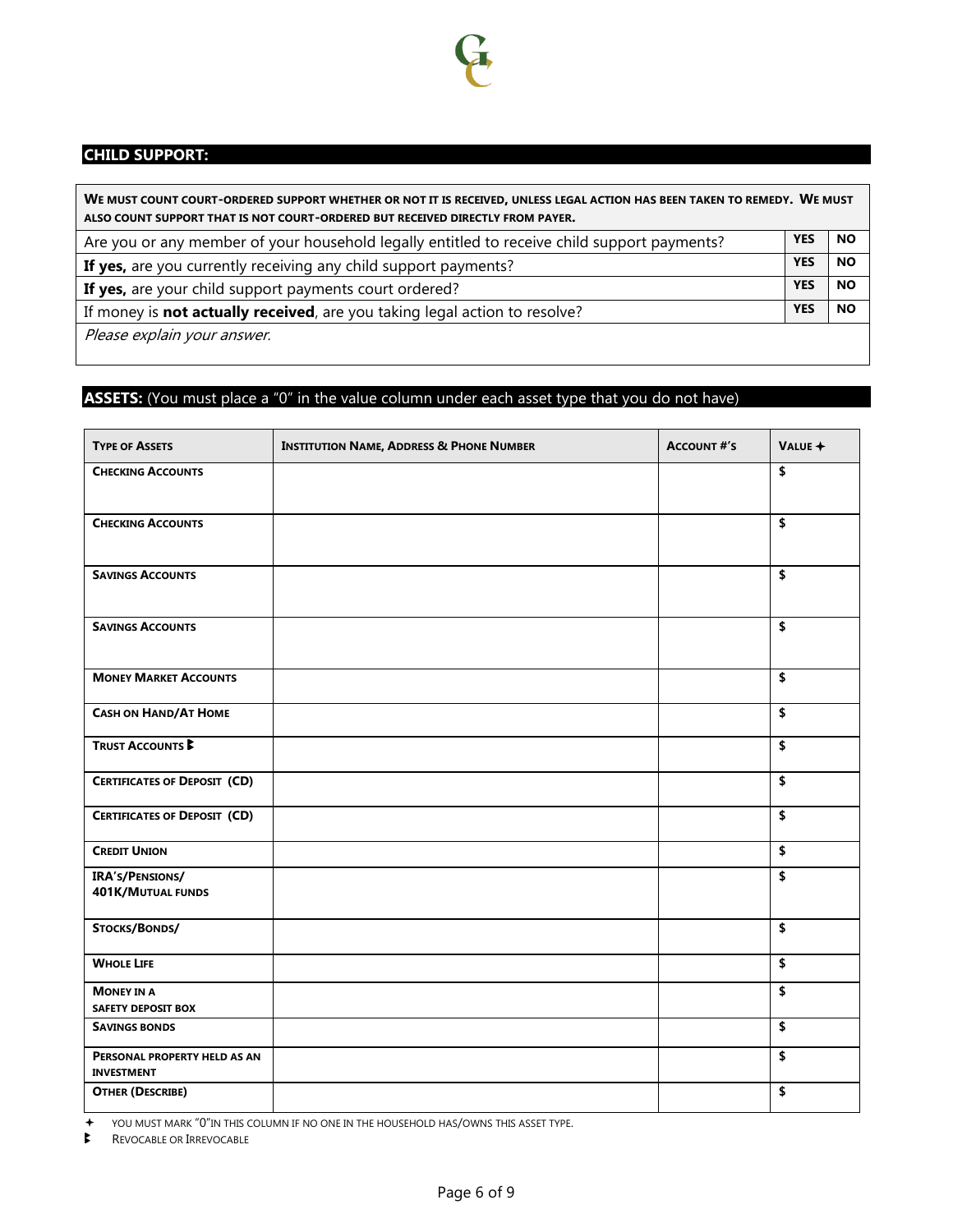

## **REAL ESTATE**

| HOUSE, CONDO, CO-OP, TOWNHOUSE, COMMERCIAL REAL ESTATE, BUILDING, LAND, TIME-SHARE |  |           |  |  |
|------------------------------------------------------------------------------------|--|-----------|--|--|
| Do you own any property or land contracts If yes,                                  |  | <b>NO</b> |  |  |
| Type of property                                                                   |  |           |  |  |
| Location of property                                                               |  |           |  |  |
| Appraised Market Value: \$                                                         |  |           |  |  |
| Do you receive rent from any of your properties?                                   |  | <b>NO</b> |  |  |
| If yes, amount received per month: \$                                              |  |           |  |  |

## **ASSETS DISPOSED OF:**

| APPLICANTS MUST ALSO DISCLOSE ANY ASSETS DISPOSED OF FOR LESS THAN FAIR MARKET VALUE IN THE TWO YEARS PRECEDING THE EFFECTIVE DATE OF    |            |           |  |
|------------------------------------------------------------------------------------------------------------------------------------------|------------|-----------|--|
| THE CERTIFICATION/RECERTIFICATION. THIS INCLUDES BUT IS NOT LIMITED TO ASSETS OR MONEY GIVEN AWAY OR SOLD FOR LESS THAN THEIR TRUE VALUE |            |           |  |
| IF OFFERED FOR SALE TO THE PUBLIC                                                                                                        |            |           |  |
| Did you have any assets (excluding personal assets) in the last two years not listed above?                                              | <b>YES</b> | <b>NO</b> |  |
| If yes, did you dispose of any assets for less than fair market value?                                                                   |            |           |  |

Please list assets disposed of in the last two years:

| <b>ASSET</b> | <b>MARKET VALUE</b> | <b>AMOUNT RECEIVED</b> | <b>DATE DISPOSED OF</b> |
|--------------|---------------------|------------------------|-------------------------|
|              |                     |                        |                         |
|              |                     |                        |                         |

## **STUDENT STATUS:**

| Is anyone in your household currently or planning to be a Full-time student within the next 12<br>months? | <b>YES</b> | <b>NO</b> |
|-----------------------------------------------------------------------------------------------------------|------------|-----------|
| If yes, please explain.                                                                                   |            |           |
| List Full time Student (1)                                                                                |            |           |
| <b>List School and Semester</b>                                                                           |            |           |
| List Full time Student (2)                                                                                |            |           |
| <b>List School and Semester</b>                                                                           |            |           |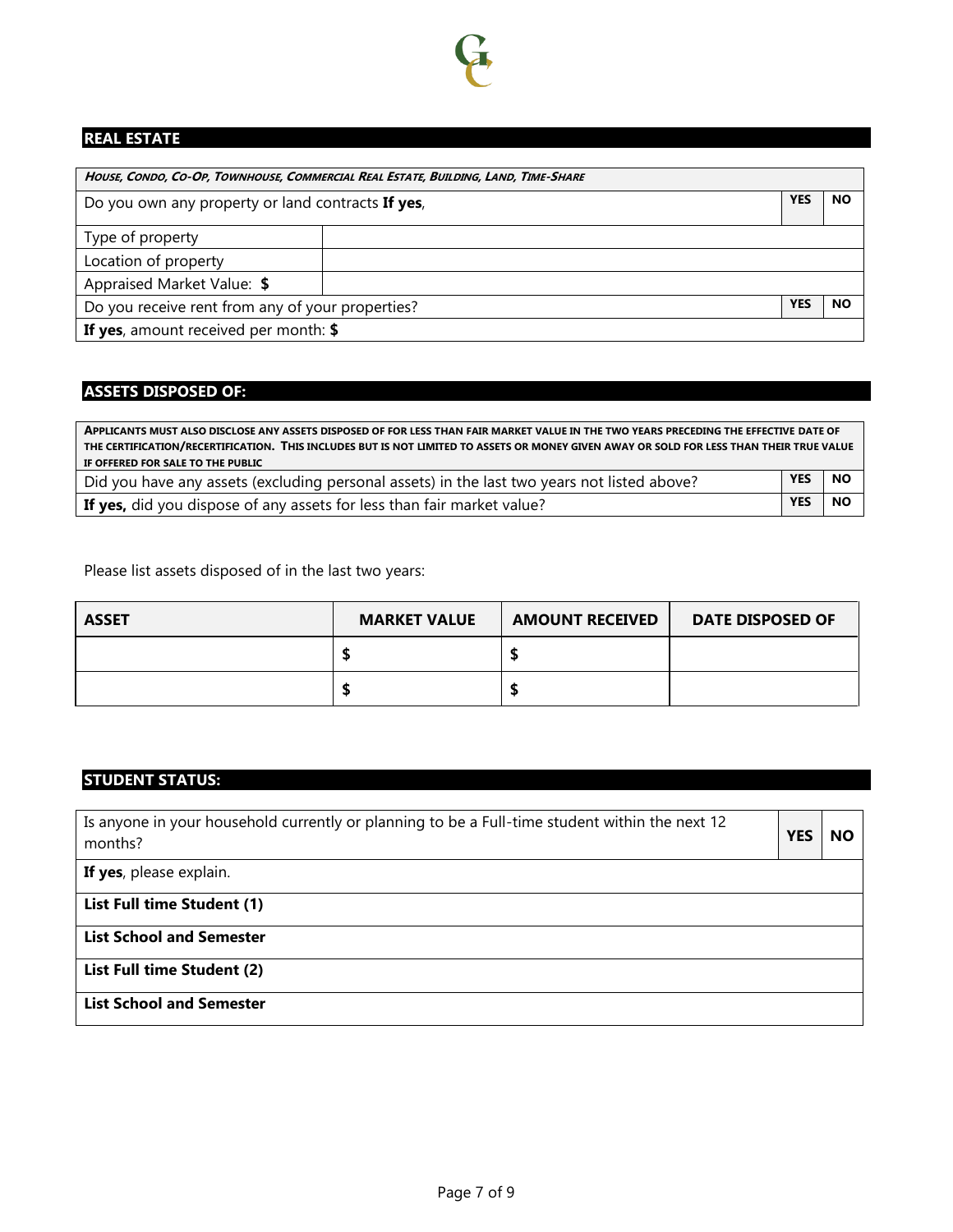

#### STATUS

"The information regarding race, ethnicity, and sex designation solicited on this application is requested in order to assure the Federal Government, acting through the Tax Credit Service that Federal Laws prohibiting discrimination against tenant applicants on the basis of race, color, national origin, religion, sex, familial status, age, and disability are complied with. You are not required to furnish this information but are encouraged to do so. This information will not be used in evaluating your application or to discriminate against you in any way. However, if you choose not to furnish it, the owner is required to note the race/national origin and sex of individual applicants on the basis of visual observation or surname."

Please review the statement above and provide the requested information from each column, below if you are willing:

| <b>ETHNICITY - CHECK ONE</b>         | <b>RACE - CHECK ALL THAT APPLY</b>         | <b>GENDER - CHECK ONE</b> |
|--------------------------------------|--------------------------------------------|---------------------------|
| Hispanic / Latino                    | American Indian or Alaska Native<br>$\Box$ | Female<br>⊓               |
| Not Hispanic or Not Latino<br>$\Box$ | Asian                                      | Male<br>⊓                 |
|                                      | Black or African American<br>$\Box$        | Other                     |
|                                      | Native Hawaiian or other Pacific Islander  |                           |
|                                      | White                                      |                           |

 $\Box$  I decline to provide some or all of the information above.

#### **NOTE:**

In considering this application from you, The Housing Authority of the Town of Greenwich ("HATG") will rely heavily on the information which you have supplied. It is most important that the information be accurate and complete. By signing this application, you represent and warrant the accuracy of the information and you authorize Management to verify any references that you have listed.

I do hereby certify that the information listed on this form and the questions answered are true and complete to the Best of my knowledge. I further certify that I have revealed all assets currently held or previously disposed of and that I have no other assets than those listed on this form (other than personal property). I realize that false statements are fraudulent and are a criminal offense which is punishable by fine or imprisonment or both. Rural Development has also established a process to match resident wage and benefit date with federal and state records to assure that applicants/residents are fully disclosing income. I hereby consent to release wage matching data to Carleton House and Landlord. I hereby certify that if I am applying for a federally subsidized apartment, it will serve as my permanent residence, and that I will not maintain a separate subsidized rental unit in a different location.

| Applicant<br>signature: |  | . . |
|-------------------------|--|-----|
|-------------------------|--|-----|

Co-Applicant Signature: \_\_\_\_\_\_\_\_\_\_\_\_\_\_\_\_\_\_\_\_\_\_\_\_\_\_\_\_\_\_\_\_\_\_\_\_\_\_\_\_\_\_\_\_\_\_\_\_\_\_\_\_\_\_\_\_\_\_\_ Date: \_\_\_\_\_\_\_\_\_\_

| For HATG Use Only: |  |  |
|--------------------|--|--|
|                    |  |  |
|                    |  |  |
|                    |  |  |
|                    |  |  |